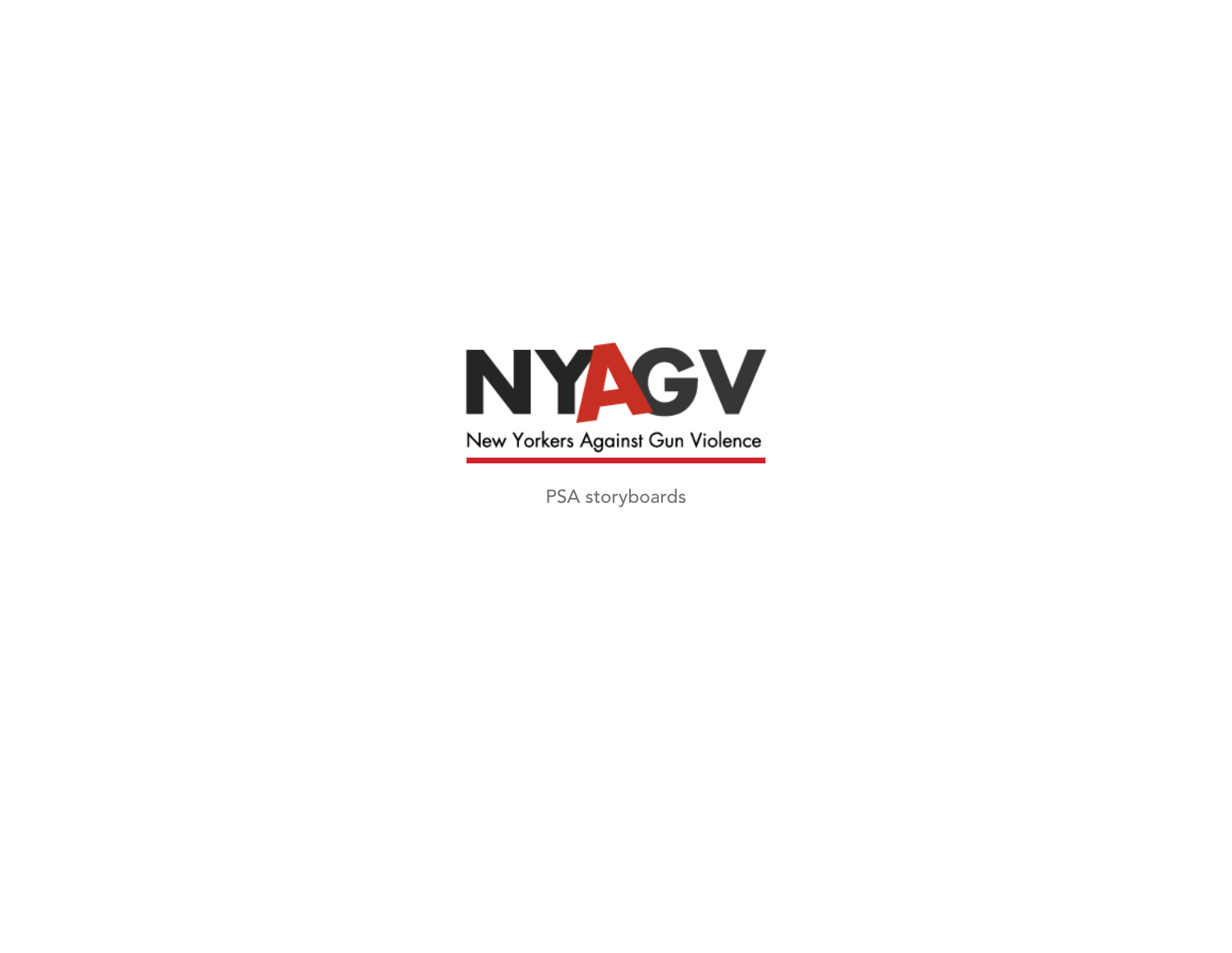Gun ownership: the facts.

One of the main arguments in defense of gun ownership is that owning a firearm increases your safety.

Actually, the opposite is true:

• Guns in the home are 22 times more likely to be involved in accidental shootings, homicides or suicide attempts, than to be used in self-defense.

- The risk of homicide is 3 times higher in homes with firearms.
- Keeping a gun in the home increases the risk of suicide by 17 times.
- Guns are the most common weapon used in domestic violence against women and access to firearms increases the risk of homicide by more than 5 times.
- Firearms were used to kill more than two-thirds of spouse and ex-spouse homicide victims from 1990-2005.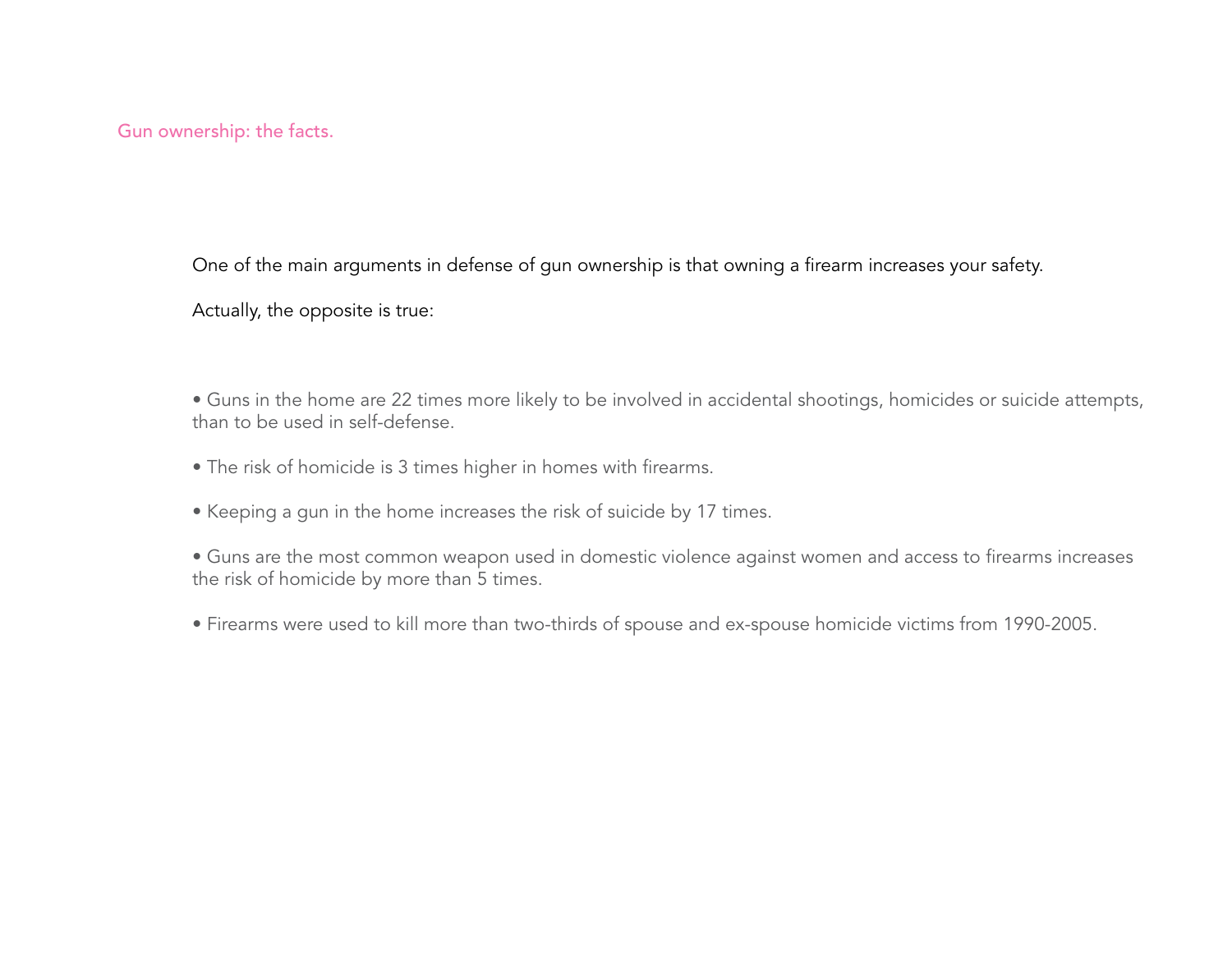Objective:

Create a series of 30 second videos to communicate that having a gun in your home increases the possibility of suicide, domestic violence and accidental shootings.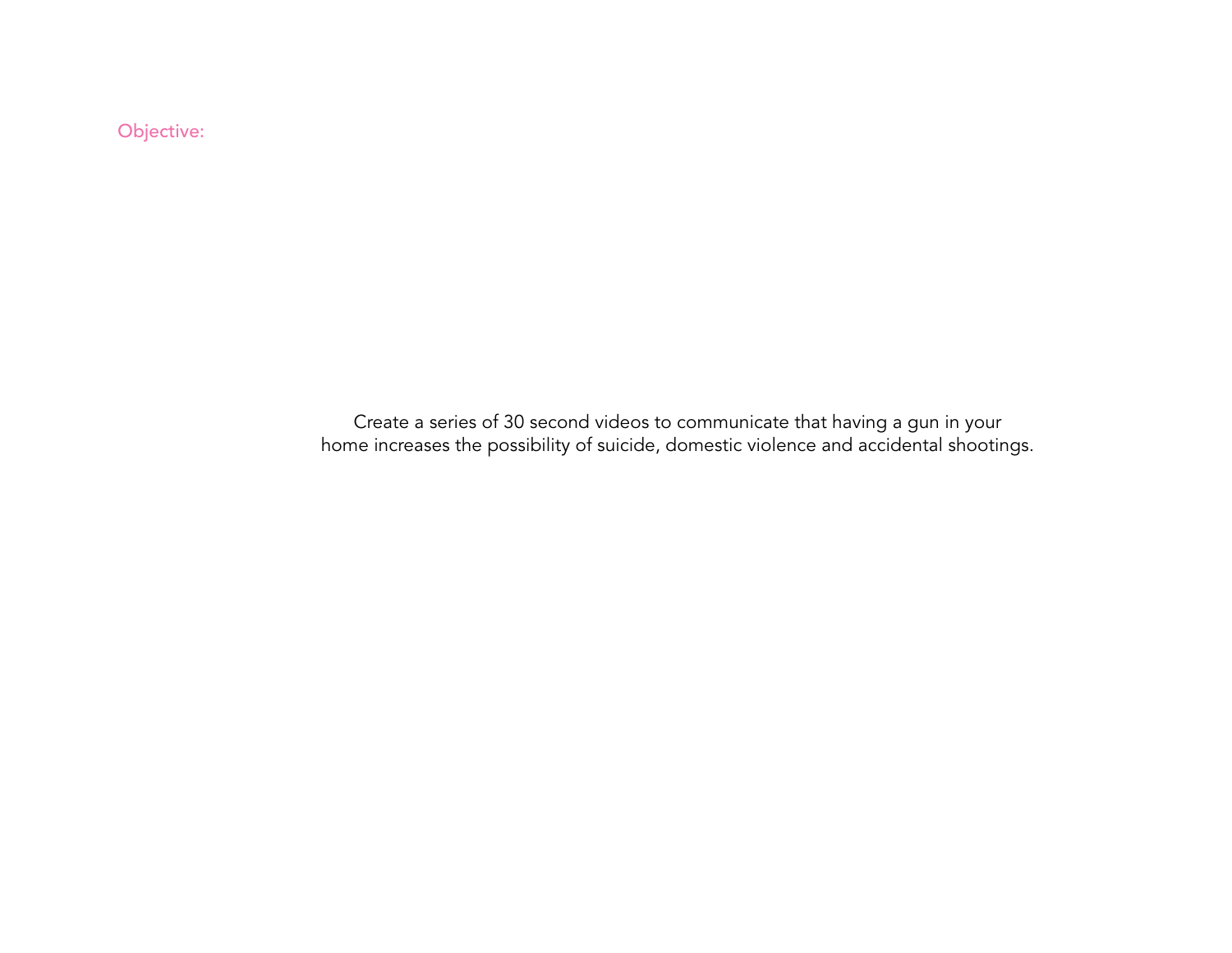Strategy:

It's a fact: having a gun in your home DOESN'T make you safer.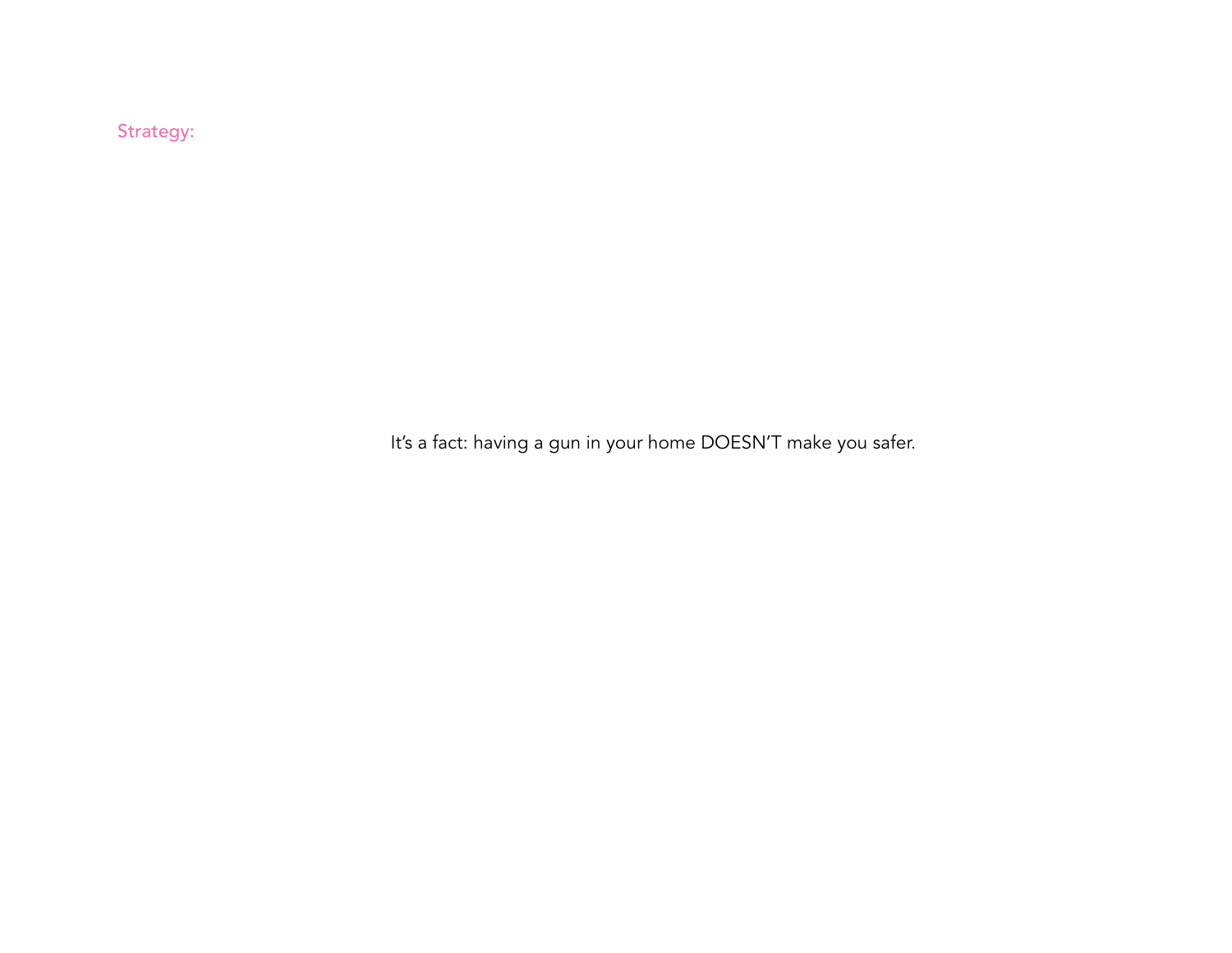#### Subject: Accidental Shootings

Statistic: In America, approximately 5 children are injured or killed by the accidental use of a handgun every day.



every day in america, approximately 5 children are accidentally shot by a handgun.

IT'S YOUR RIGHT TO OWN A GUN. But do you really want to?



Video: We see a five-year-old find a gun in a drawer. He looks at it curiously and starts playing with it.

The screen fades to black. A statistic fades up:

## Title: In America, approximately 5 children are accidentally shot by a handgun every day.

SFX: gun shot.

Cut to logo.

Tagline:

It's your right to own a gun. But do you really want to?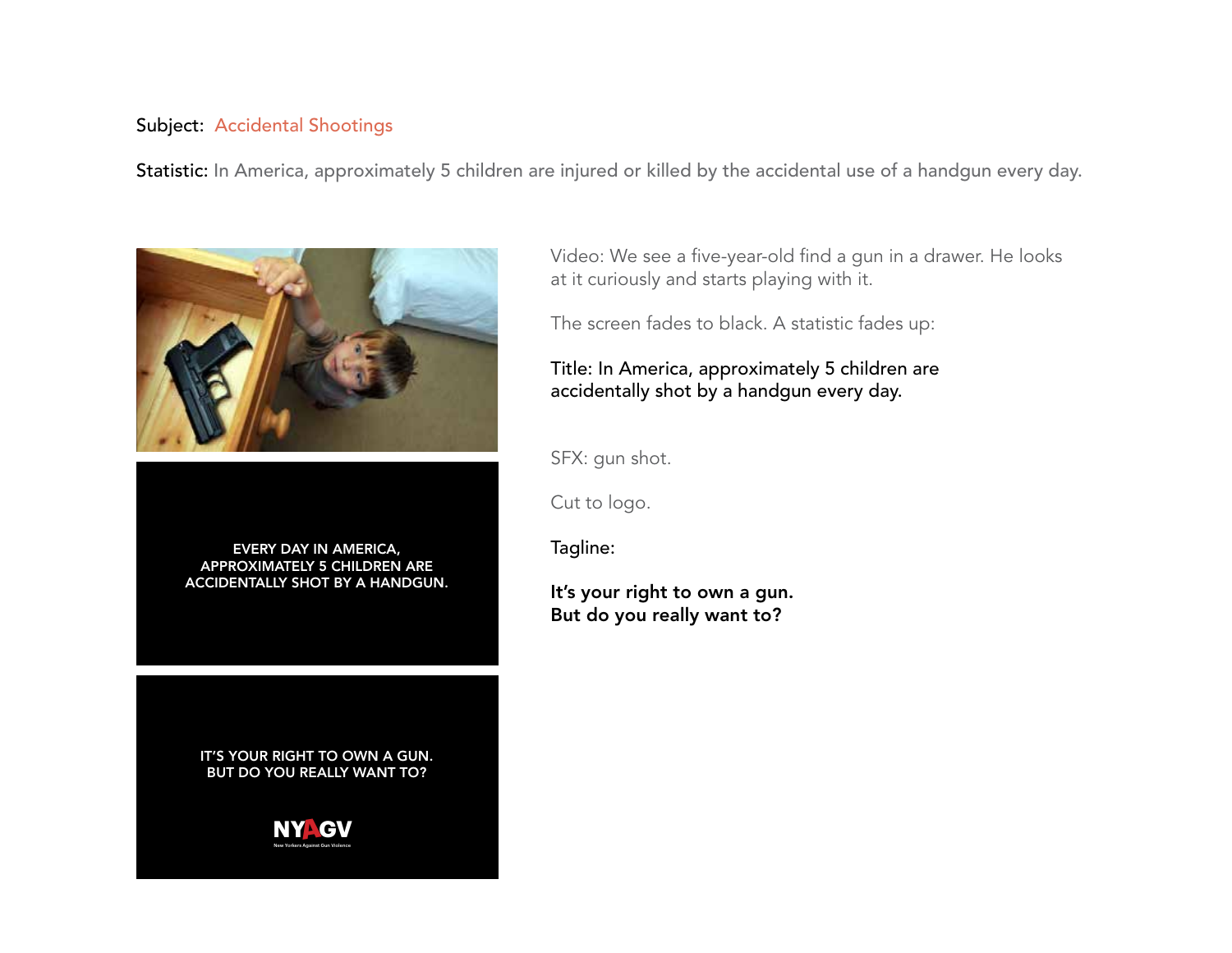#### Subject: Teen suicide

Statistic: Keeping a gun in the home increases the risk of suicide by 17 times.



Having a gun in your home increases the risk of suicide. By 17 times.

> IT'S YOUR RIGHT TO OWN A GUN. But do you really want to?



Video: We see a depressed-looking teen at a vanity in her bedroom. She has a gun in her hand. She looks in the mirror, and then at the gun, at the mirror and then at the gun again.

The screen fades to black. A statistic fades up:

## Title: Having a gun in your home increases the risk of suicide. By 17 times.

SFX: gun shot.

Cut to logo.

Tagline:

It's your right to own a gun. But do you really want to?